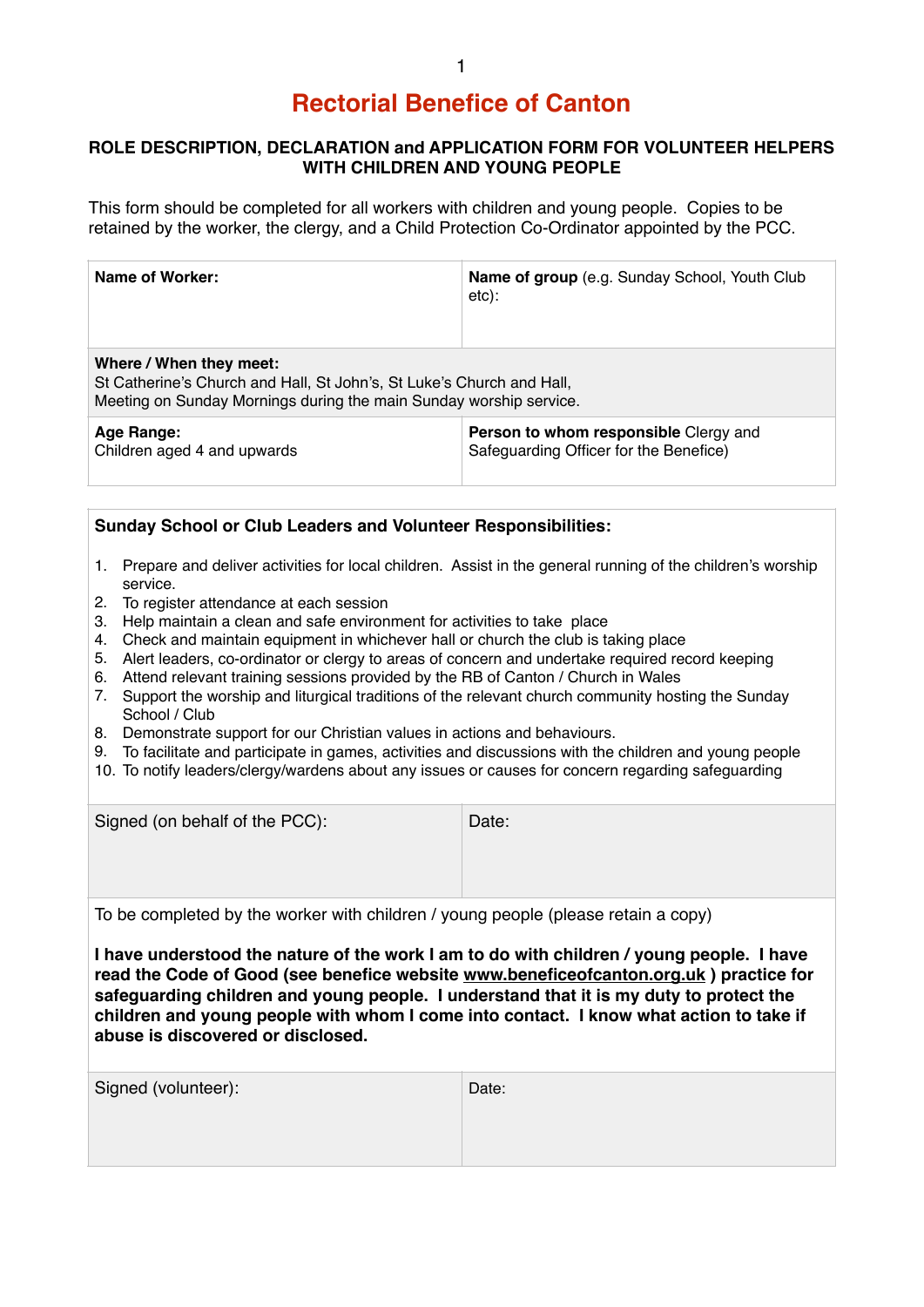## **Position: Sunday School / Club Leader or Volunteer:**

The Church in Wales accepts and stresses the principle of the Children Act 1989 that the welfare of the child is paramount in all circumstances. Every person who will have opportunities for contact with children, as part of any authorised ministry in the Church in Wales, is required to complete both pages of this form and return it to the parochial clergy.

| Full First Name:                                                                                                                                                                                                                                                                                                | Title and Surname:           |  |
|-----------------------------------------------------------------------------------------------------------------------------------------------------------------------------------------------------------------------------------------------------------------------------------------------------------------|------------------------------|--|
| Date of Birth:                                                                                                                                                                                                                                                                                                  | Maiden or any other Surname: |  |
| Full Address:                                                                                                                                                                                                                                                                                                   |                              |  |
| If you have lived at the above address less than 5 years, previous address:                                                                                                                                                                                                                                     |                              |  |
| Telephone Numbers:                                                                                                                                                                                                                                                                                              | Email                        |  |
| Please outline relevant experience or qualification gained through employment or voluntary work<br>that would be of assistance to you in your intended work with children and young people. This<br>section should be used to demonstrate qualities or interests.<br>(Continue on a separate page if necessary) |                              |  |